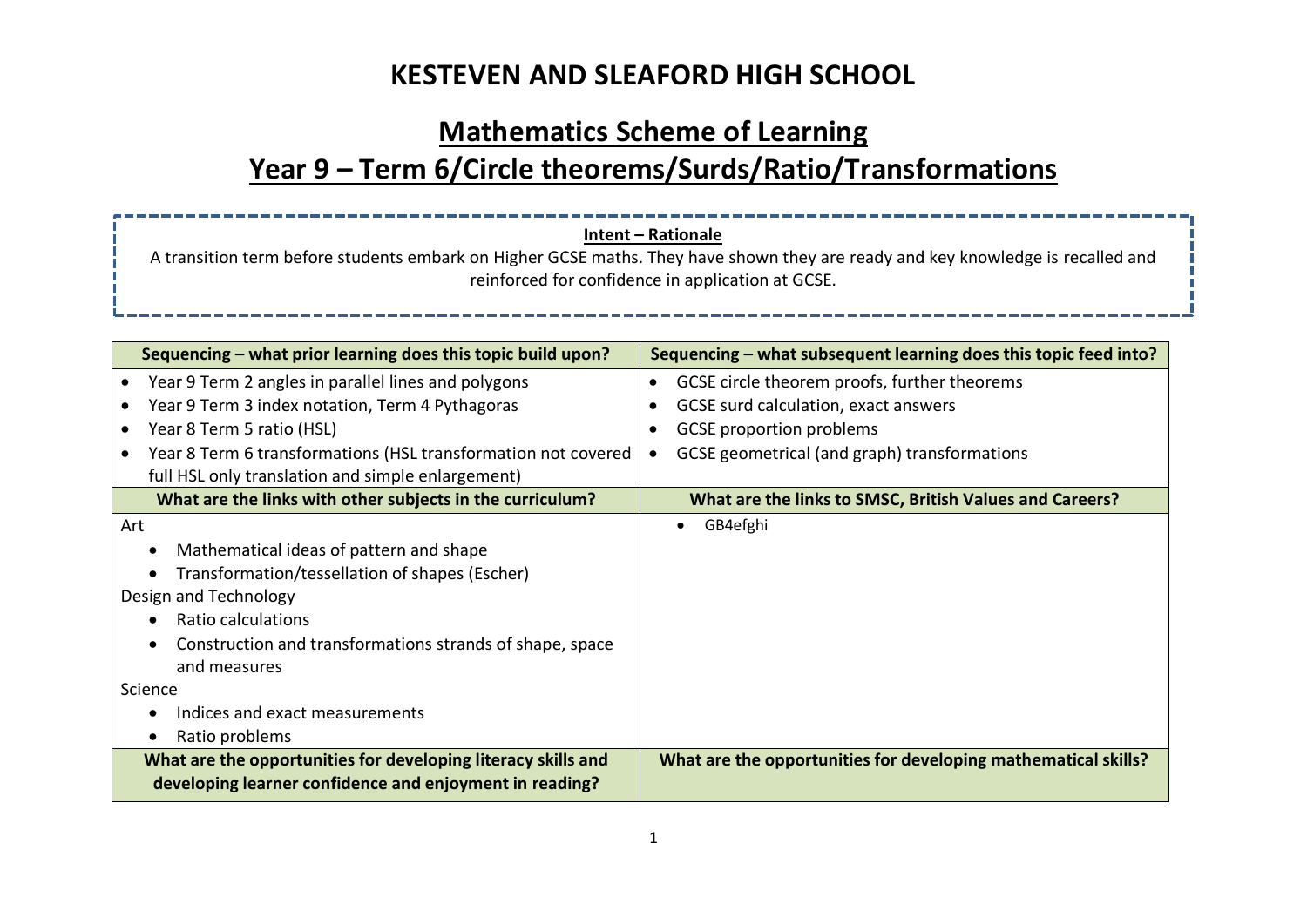| 'The Math Book' - Clifford Pickover             | New language used in circle theorems                       |
|-------------------------------------------------|------------------------------------------------------------|
| 'Alex's Adventures in Numberland' - Alex Bollos | Working with exact answers                                 |
|                                                 | Using combined knowledge to solve ratio problems including |
|                                                 | fractions and percentages                                  |
|                                                 |                                                            |

# **Mathematics Scheme of Learning**

### **Year 9 – Term 6**

### **Intent – Concepts**

| What knowledge will students gain and what skills will they develop as a consequence of this topic?                                                      |  |  |  |  |
|----------------------------------------------------------------------------------------------------------------------------------------------------------|--|--|--|--|
| National Curriculum 2014 Programme of Study Reference                                                                                                    |  |  |  |  |
| Find the area and circumference of a circle, area and perimeter of a sector, identify all parts of a circle (radius, diameter,                           |  |  |  |  |
| circumference, sector, arc, segment, tangent to). Find missing angles on parallel lines using all known rules (alternate, corresponding,<br>co-interior) |  |  |  |  |
| Able to confidently work with fractions and decimals, understand the difference of two squares and simple binomial expansions, able to                   |  |  |  |  |
| use Pythagoras' Theorem with ease                                                                                                                        |  |  |  |  |
| Extend and formalise knowledge of ratio and proportion in working with measures and geometry, and in formulating relations algebraically,                |  |  |  |  |
| use ratio notation including reduction to simplest form, divide a quantity into two parts in a given part:part or part:whole ratio, express the          |  |  |  |  |
| division of a quantity into two parts as a ratio, understand that a multiplicative relationship between two quantities can be expressed as a             |  |  |  |  |
| ratio or a fraction                                                                                                                                      |  |  |  |  |
| Identify properties of, and describe the results of, translations, rotations, reflections and enlargements applied to given figures                      |  |  |  |  |
| Know                                                                                                                                                     |  |  |  |  |
| Know the parts of a circle. Recognise radii isosceles triangles, tangent right angled triangles, cyclic quadrilaterals. Use basic circle theorems to     |  |  |  |  |
| find missing angles.                                                                                                                                     |  |  |  |  |
| Simplify surds and surd expressions.                                                                                                                     |  |  |  |  |
| Recap simplifying ratios and dividing in a ratio. Combining ratios.                                                                                      |  |  |  |  |
| <b>Apply</b>                                                                                                                                             |  |  |  |  |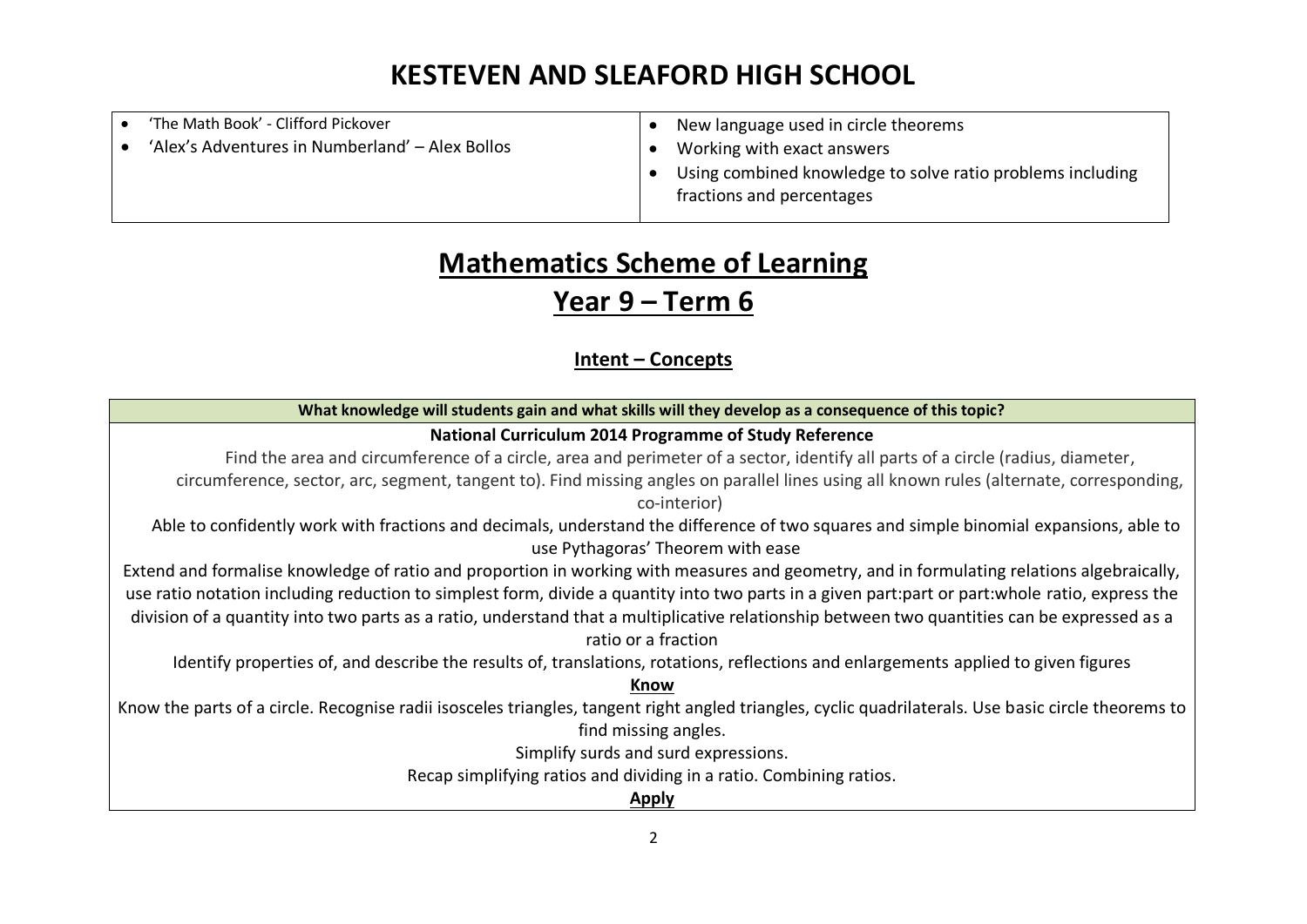| Give reasonings to angles found                                       |                                                                       |  |  |  |  |
|-----------------------------------------------------------------------|-----------------------------------------------------------------------|--|--|--|--|
| Simplify surd ratios                                                  |                                                                       |  |  |  |  |
| Ratio worded problems                                                 |                                                                       |  |  |  |  |
| <b>Extend</b>                                                         |                                                                       |  |  |  |  |
|                                                                       | Compound circle theorems                                              |  |  |  |  |
|                                                                       | Expanding double bracket surd expressions.                            |  |  |  |  |
|                                                                       | Changing ratios                                                       |  |  |  |  |
| What subject specific language will be used and developed in this     |                                                                       |  |  |  |  |
|                                                                       | What opportunities are available for assessing the progress of        |  |  |  |  |
| topic?                                                                | students?                                                             |  |  |  |  |
| Circle, semi-circle, circumference, radius, radii, tangent, diameter, | End of term test prior to transformations - GCSE setting<br>$\bullet$ |  |  |  |  |
| segment, arc, sector, chord, subtended, cyclic quadrilateral,         | Mid Term marking targets<br>$\bullet$                                 |  |  |  |  |
| isosceles, right angled, equal, perpendicular.                        | Common misconceptions:<br>$\qquad \qquad \bullet$                     |  |  |  |  |
| Surd, irrational, expression, square number, factor, coefficient.     | Students confusing radius and diameter, not recognising               |  |  |  |  |
| Ratio, express, divide, proportion, fraction, simplify, variable      | isosceles or right-angled triangles. Students incorrectly using a     |  |  |  |  |
|                                                                       | cyclic quadrilateral theorem when not all vertices lie on the         |  |  |  |  |
|                                                                       | circumference.                                                        |  |  |  |  |
|                                                                       | Students finding the square number factor but incorrectly             |  |  |  |  |
|                                                                       | simplify to get coefficient of surd.                                  |  |  |  |  |
|                                                                       | Students confusing dividing in a ratio questions with using one       |  |  |  |  |
|                                                                       | quantity to find another. Students not expressing a ratio in its      |  |  |  |  |
|                                                                       |                                                                       |  |  |  |  |
|                                                                       | simplest form. Students incorrectly rearranging expressing            |  |  |  |  |
|                                                                       | ratios using equivalent fractions.                                    |  |  |  |  |

| <b>Circle Theorems</b>                                    |  |  |
|-----------------------------------------------------------|--|--|
| Know the parts of a circle                                |  |  |
| Recognise isosceles and right-angled triangles in circles |  |  |
| Recognise cyclic quadrilaterals in circles                |  |  |
| Use basic circle theorems to find missing angles          |  |  |